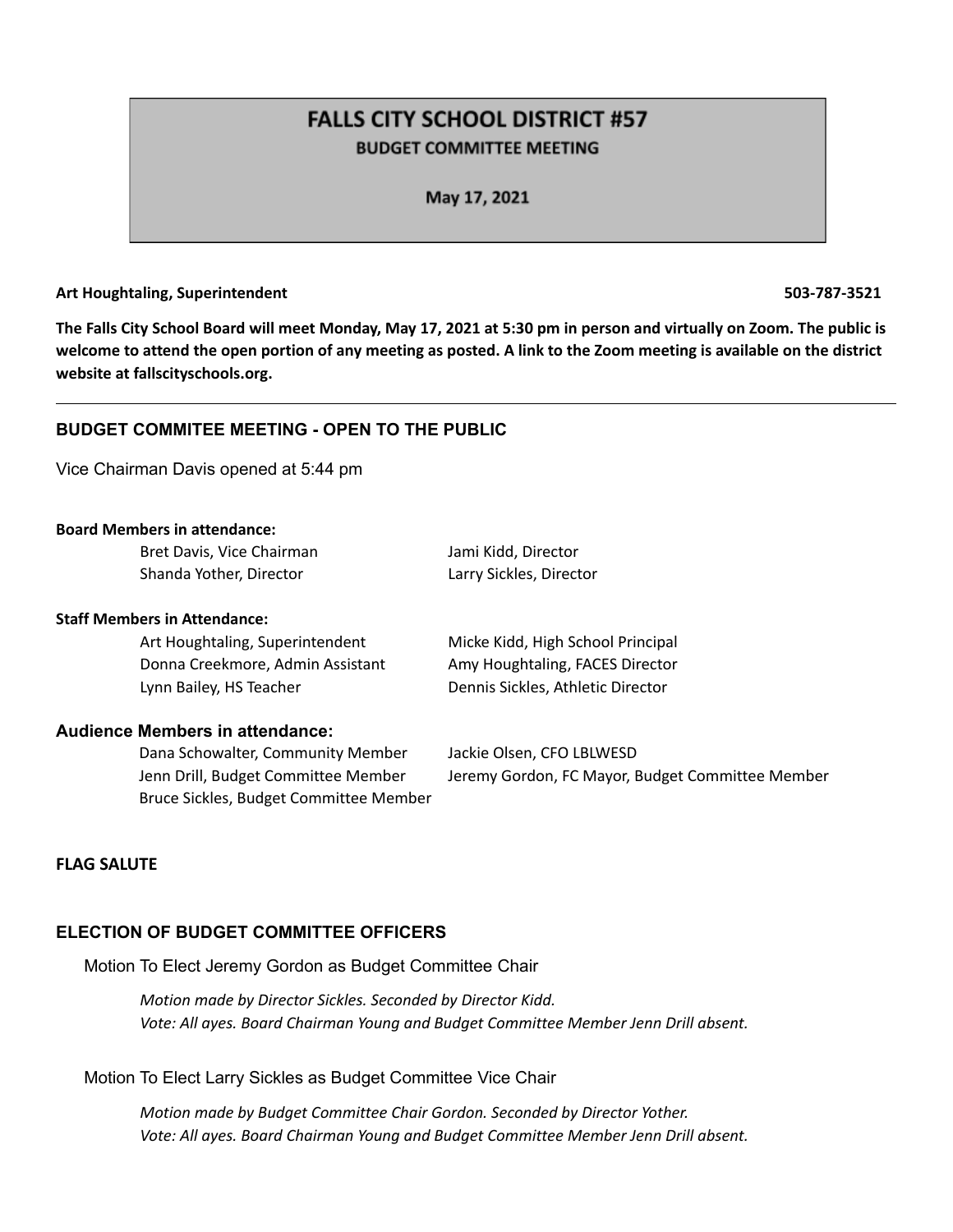### **INFORMATION & DISCUSSION ONLY**

2021-22 budget is 7.42 million. 3.8 million of that is in the General Fund and 2.4 million is Special Revenue. Most of the General Fund is applied to personnel costs. Our intent is to use special, one-time dollars, to protect our General Fund, which is why it looks so bare. Discussed the funding for the completion of the enclosed play structure. We will use existing funds first and then will need to apply to use addition funds for that purpose when or if needed.

Step and COLA wage increase for all employees as well as a 3% increase to the insurance cap.

The entire budget is built off of the ESSER estimates. We are looking at declining enrollment and how that will affect our future funding. We are ok for now, as Special Funds will help cover the next couple of years, but after that we will feel it if our enrollment numbers don't pick back up. Reminder that our Special Revenue figures are also an estimate.

Note that Fund 211 are the ESSER dollars and is not all that is coming.

Notice that some items have changed. The State has changed how we title and track funds and we have implemented those changes accordingly.

There is an error in the Contractual Benefits, listing them in the wrong category. The errors will stay as the budget reporting rolls up.

Interest is at 0.6%, which is down from 2.7%.

Fund 296, Local Option Levy, has been growing. Beginning fund was \$350,000. No sports or FACES has meant no spending, so it has built up.

We are in really good shape. We should consider hiring someone to do a facilities audit. When was the last one done?

### **ACTION ITEMS**

### **1. Approve Consent Agenda**

● May 18, 2020 – Budget Committee Meeting Minutes

*Motion made by Director Kidd. Seconded by Director Yother. Vote: All ayes. Board Chairman Young and Budget Committee Member Jenn Drill absent.*

# **2. Motion that the budget committee of Falls City School District approve the proposed budget for the 2021-2022 fiscal year in the amount of \$7,412,198.**

*Motion made by Director Sickles. Seconded by Budget Committee Chair Gordon. Vote: All ayes. Board Chairman Young and Budget Committee Member Jenn Drill absent.*